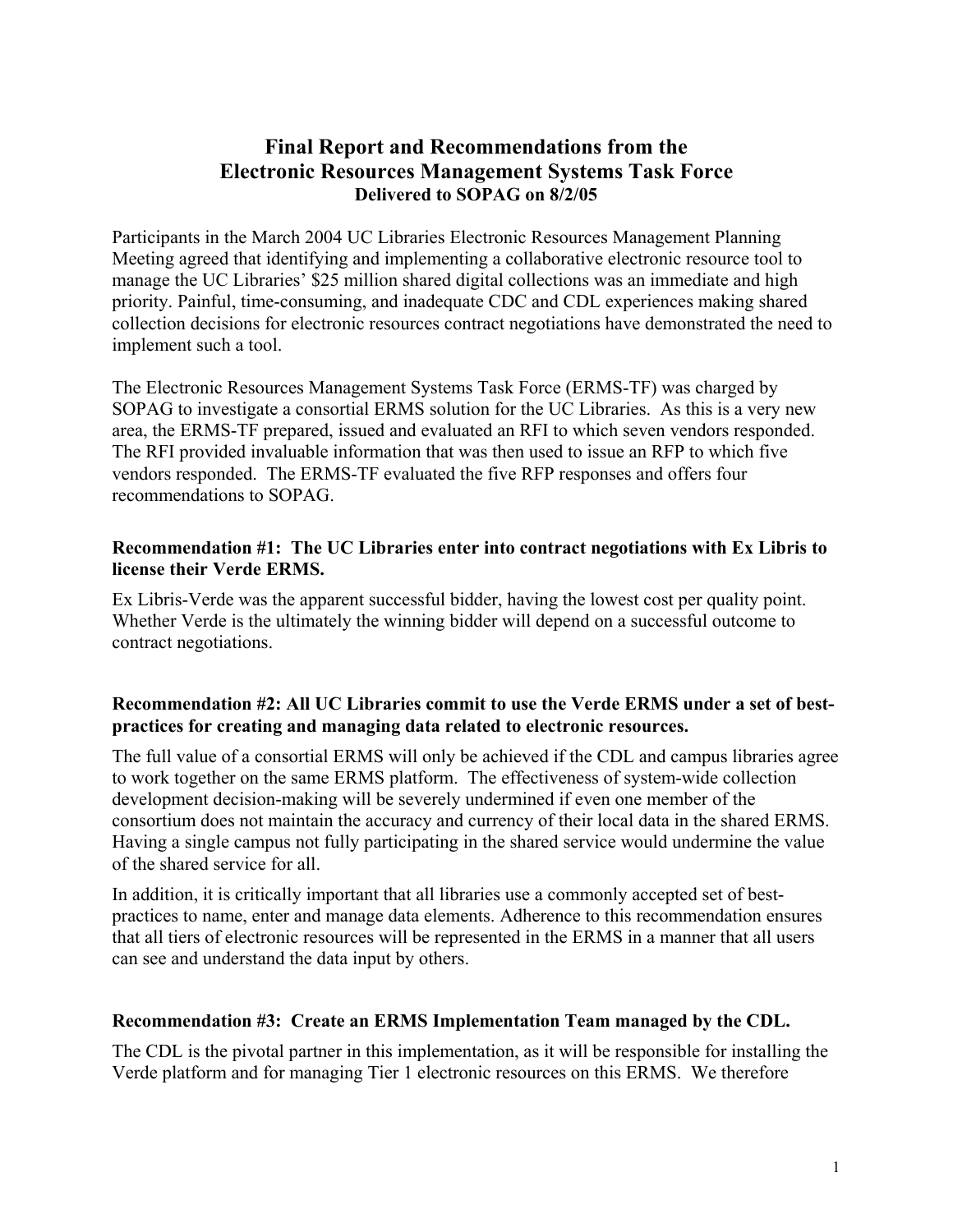recommend that the CDL create an ERMS Implementation Team which includes CDL and campus library representatives who together will:

- Define and communicate implementation roles and responsibilities for the CDL and the campus libraries;
- Create best-practices for entering and managing data in the ERMS; (Note, the sooner this is completed, the sooner the CDL and campus libraries can start cleaning-up their local data for eventual ERMS loading.)
- Draft specifications for the joint development of consortial ERMS services, as outlined in the RFP; and
- Prepare implementation plans, documentation, phasing and schedules.

## **Recommendation #4: SOPAG communicate realistic expectations of the time and amount of work it will take to implement a consortial ERMS to the UC library community.**

ERM systems are still relatively new and immature. This is most apparent when looking at consortial services provided by the ERMS that responded to the RFI and RFP. The results of the RFI made it clear that the consortial services section of the RFP would have to be written as a **joint development** with the successful bidder. Clearly, a joint development activity will take considerable time and resources from both UC and the successful bidder to develop detailed functional and technical specifications. It will also take time to program the new services into the ERMS.

The ERMS-TF feels that consortial services that are appropriate to the UC Libraries' needs will not be a development priority for vendors in the normal course of the maturing of these products. Therefore, it is necessary to "jump start" this work with a joint development effort that will influence the market and create the working standard for managing electronic resources in a consortial environment.

# *Benefits of a consortial ERMS*

While this process will take time, the results will be worth the effort, as a consortial ERMS will deliver core functionality to the UC Libraries including, but not limited to:

- Collection development and e-resource management will be integrated using a common set of data - reducing the need for consulting multiple "silos" for decision making - e.g. spreadsheets, multiple web pages on the CDL site, data in the ILS. Campuses will also eventually have the ability to view each other's local resources, further facilitating decision making. There will also be "authority" in the data – reducing the problems with version control, outdated lists, etc. This greater efficiency for our staffs also carries with it the responsibility to maintain clean data that is contributed according to agreed standards.
- Provision of an authoritative record of titles available to our users, under what terms and conditions and from what sources. Includes titles that are under consideration, in trial, pending cancellation. Provides historical record of titles no longer available.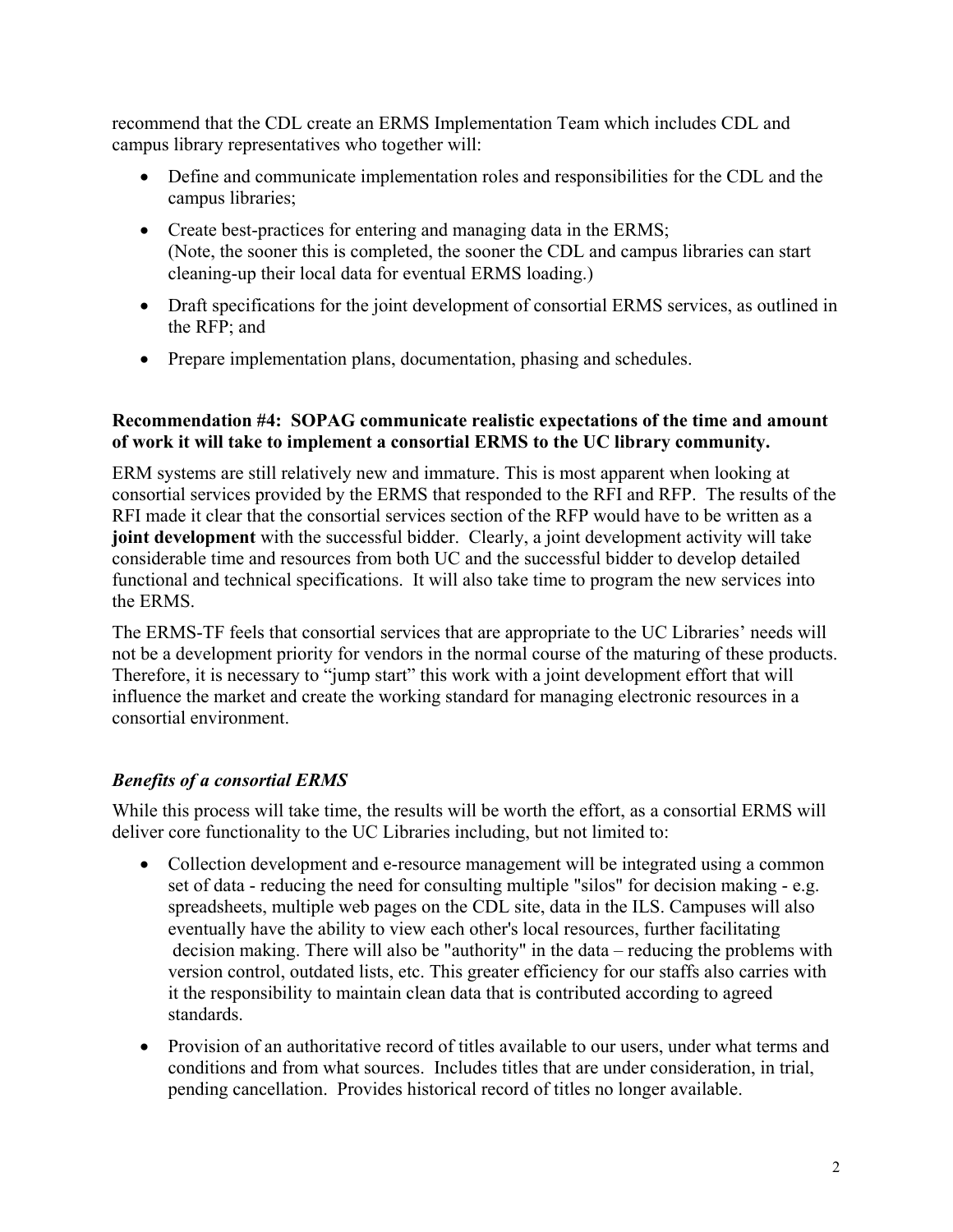- Support for collaborative collection development activity by: showing titles that are currently and previously included in a given E-product; providing or pointing to usage data, etc.; presenting the data in a consistent format across all titles; and identifying potential cost savings opportunities by showing overlap in content among E-resources.
- Management and tracking workflow for newly-licensed titles and those up for renewal.
- Facilitation of troubleshooting by providing key contacts and recording status messages and problem-solving steps already undertaken, which can be viewed by everybody.

## *Potential limitations of a consortial ERMS*

It is also important that SOPAG help the UC Libraries understand some potential limitations to a consortial ERMS. This system will provide critical core services, as documented above, to manage our shared electronic resources. However, it's not a panacea – a system that will do everything for everyone. Some examples follow.

- The ERMS will be a standalone system. The Task Force does not believe it is feasible to import order, payment and fund information from local acquisition systems into the ERMS. This information is too complex and dynamic. However, we do believe that the amount of data that needs to be duplicated in both systems can be minimized. This has three advantages. First, it becomes clear to staff where to look for data: in the ERMS for license and business terms; or the acquisitions system for order, payment and fund information. It also reduces the amount of potential double maintenance. Finally, it simplifies the automatic updating of duplicated data between systems.
- In the same manner, it may be difficult to interface information from a standalone ERMS to local OPACs (e.g., notifications of service outages and licensing/business terms display). The ERMS-TF was very sensitive to this issue and saw Verde as the system that provided the greatest amount of openness to work with our disparate ILS systems through standards such as web services. However, we realize that the significant progress can only be made if the vendors of our campus ILS systems are willing to cooperate. On the positive side, Verde should be able to offer a very high degree of integration with Melvyl, UC-eLinks and MetaLib.
- $\Box$  Our investigation into the requirements for an ERMS has exposed areas in which ERMS and local acquisition system data will require normalization and enhancement in order to support a shared serials decision-making ERMS. For example:
	- We will need to establish a unique ID for a title that exists in both the ERMS and acquisitions systems to enable the programmatic transfer of data (ISSNs will probably not be adequate);
	- Some campus ILS systems have no easy way to manage (or even count) active print subscriptions, so a clean-up of serial holding records to reflect currentlypaid, currently-received statuses may be required;
	- Normalization may be necessary to impose systemwide authority control for the names of vendors, platforms, etc; and